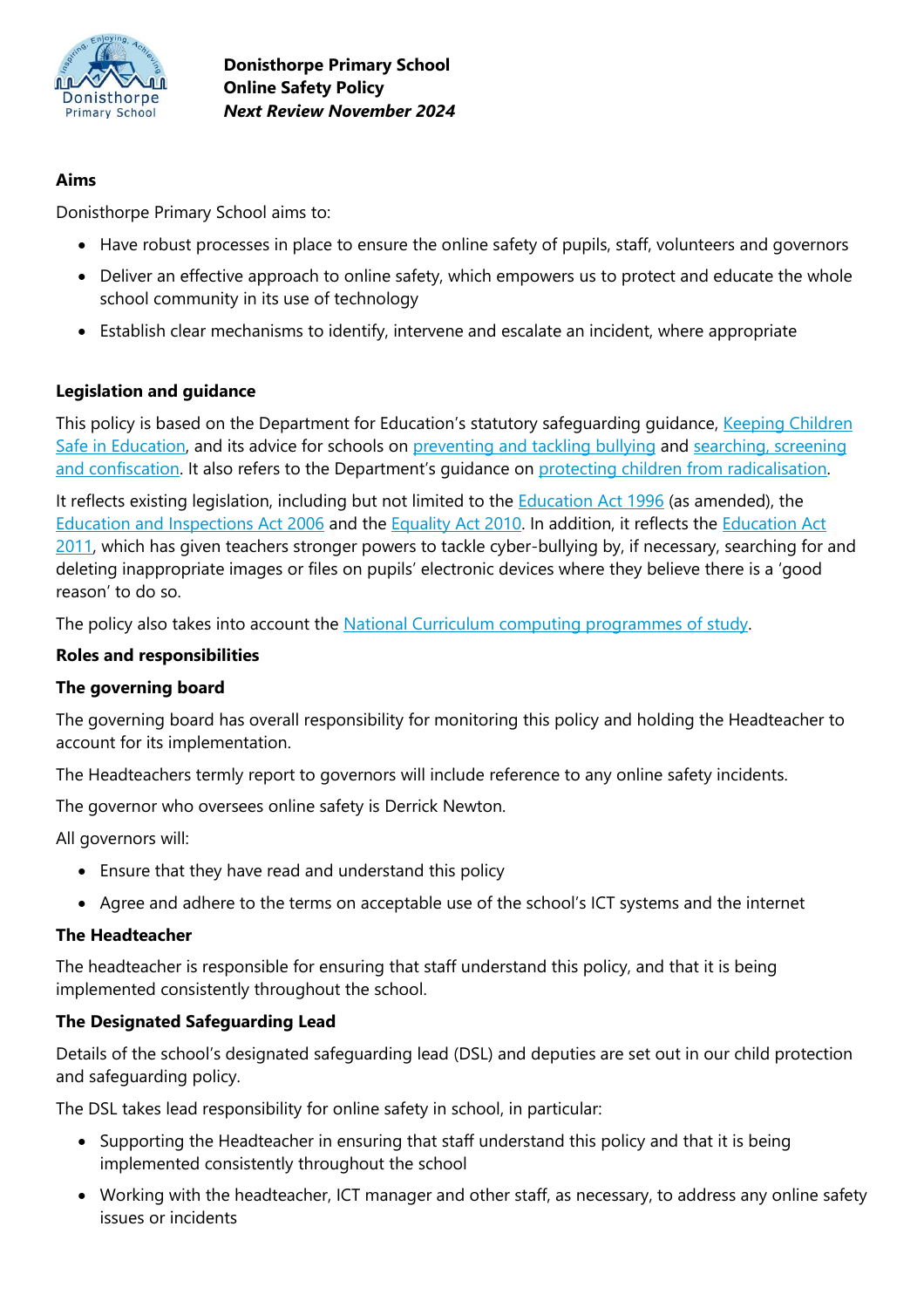- Ensuring that any online safety incidents are logged (see appendix 4) and dealt with appropriately in line with this policy
- Ensuring that any incidents of cyber-bullying are logged and dealt with appropriately in line with the school behaviour policy
- Updating and delivering staff training on online safety (appendix 3 contains a self-audit for staff on online safety training needs)
- Liaising with other agencies and/or external services if necessary
- Providing regular reports on online safety in school to the headteacher and/or governing board

This list is not intended to be exhaustive.

## **The ICT manager** (Primary World)

The ICT manager is responsible for:

- Putting in place appropriate filtering and monitoring systems, which are updated on a regular basis and keep pupils safe from potentially harmful and inappropriate content and contact online while at school, including terrorist and extremist material
- Ensuring that the school's ICT systems are secure and protected against viruses and malware, and that such safety mechanisms are updated regularly
- Conducting a full security check and monitoring the school's ICT systems on a regular basis
- Blocking access to potentially dangerous sites and, where possible, preventing the downloading of potentially dangerous files
- Ensuring that any online safety incidents are logged (see appendix 4) and dealt with appropriately in line with this policy
- Ensuring that any incidents of cyber-bullying are dealt with appropriately in line with the school behaviour policy

This list is not intended to be exhaustive.

# **All staff and volunteers**

All staff, including contractors and agency staff, and volunteers are responsible for:

- Maintaining an understanding of this policy
- Implementing this policy consistently
- Agreeing and adhering to the terms on acceptable use of the school's ICT systems and the internet (appendix 2), and ensuring that pupils follow the school's terms on acceptable use (appendix 1)
- Working with the DSL to ensure that any online safety incidents are logged (see appendix 4) and dealt with appropriately in line with this policy
- Ensuring that any incidents of cyber-bullying are dealt with appropriately in line with the school behaviour policy

This list is not intended to be exhaustive.

# **Parents**

Parents are expected to:

- Notify a member of staff or the Headteacher of any concerns or queries regarding this policy
- Ensure their child has read, understood and agreed to the terms on acceptable use of the school's ICT systems and internet (appendix 1)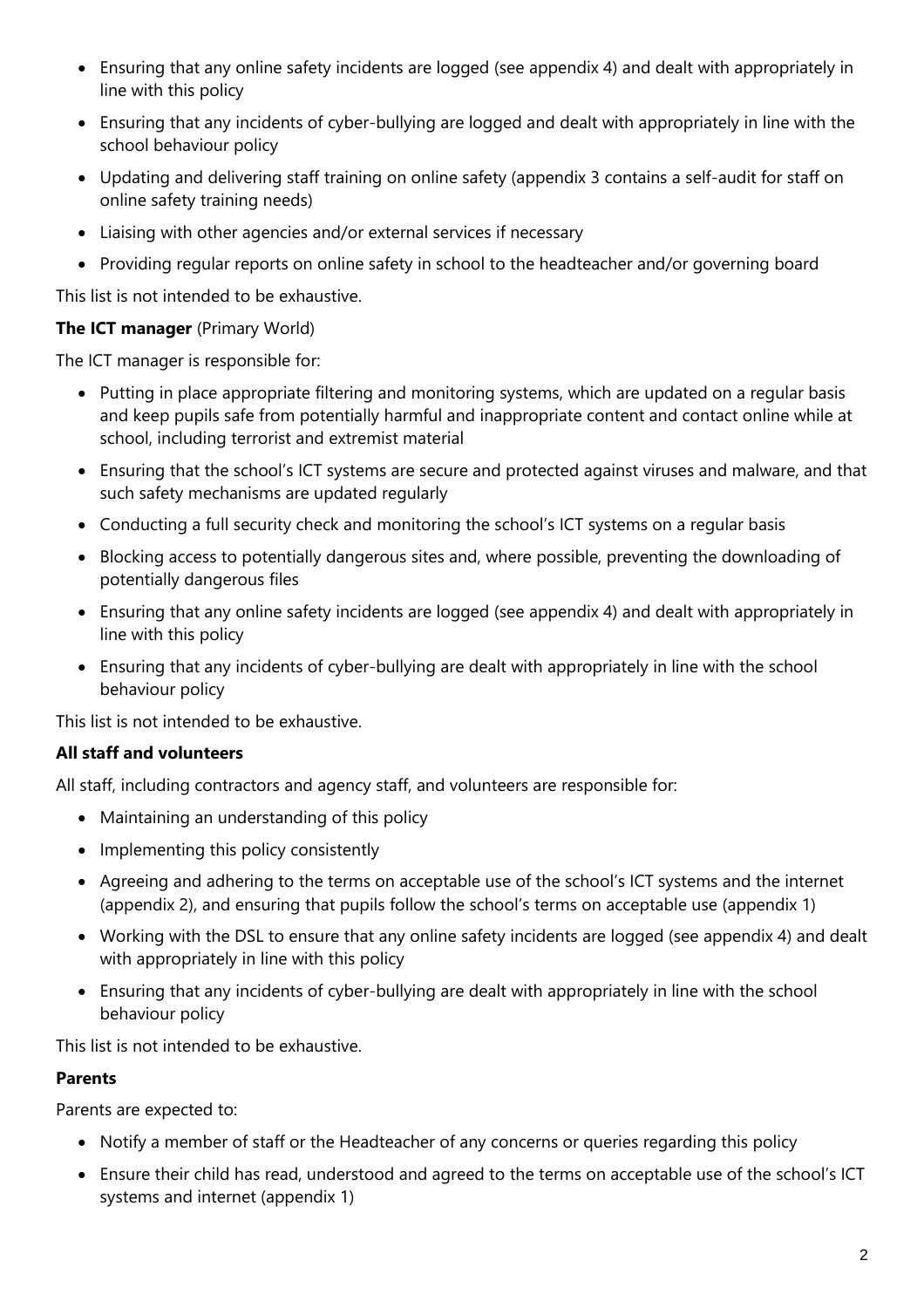Parents can seek further guidance on keeping children safe online from the following organisations and websites:

- What are the issues?, UK Safer Internet Centre: [https://www.saferinternet.org.uk/advice](https://www.saferinternet.org.uk/advice-centre/parents-and-carers/what-are-issues)[centre/parents-and-carers/what-are-issues](https://www.saferinternet.org.uk/advice-centre/parents-and-carers/what-are-issues)
- Hot topics, Childnet International:<http://www.childnet.com/parents-and-carers/hot-topics>
- Parent factsheet, Childnet International:<http://www.childnet.com/ufiles/parents-factsheet-09-17.pdf>

## **Visitors and members of the community**

Visitors and members of the community who use the school's ICT systems or internet will be made aware of this policy, when relevant, and expected to read and follow it. If appropriate, they will be expected to agree to the terms on acceptable use (appendix 2).

## **4. Educating pupils about online safety**

Pupils will be taught about online safety as part of the curriculum.

In **Key Stage 1**, pupils will be taught to:

- Use technology safely and respectfully, keeping personal information private
- Identify where to go for help and support when they have concerns about content or contact on the internet or other online technologies

## Pupils in **Key Stage 2** will be taught to:

- Use technology safely, respectfully and responsibly
- Recognise acceptable and unacceptable behaviour
- Identify a range of ways to report concerns about content and contact

The safe use of social media and the internet will also be covered in other subjects where relevant.

The school will use assemblies to raise pupils' awareness of the dangers that can be encountered online and may also invite speakers to talk to pupils about this.

## **Educating parents about online safety**

The school will raise parents' awareness of internet safety in letters or other communications home, and in information via our website and on our social media platforms. This policy will also be shared with parents.

Online safety will also be covered during parents' evenings.

If parents have any queries or concerns in relation to online safety, these should be raised in the first instance with the headteacher and/or the DSL.

Concerns or queries about this policy can be raised with any member of staff or the headteacher.

# **Cyber-bullying**

## **Definition**

Cyber-bullying takes place online, such as through social networking sites, messaging apps or gaming sites. Like other forms of bullying, it is the repetitive, intentional harming of one person or group by another person or group, where the relationship involves an imbalance of power. (See also the school behaviour policy.)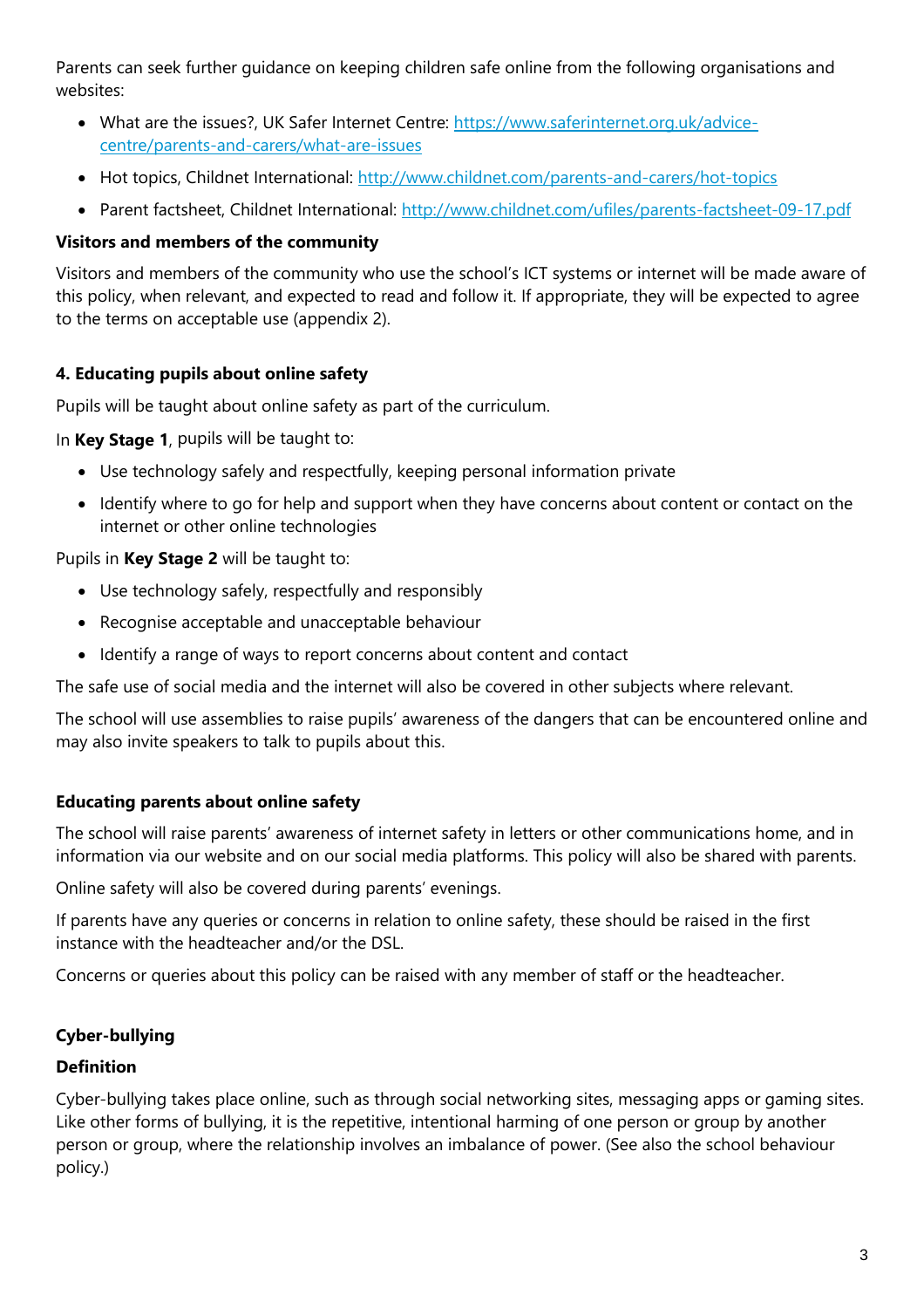## **6.2 Preventing and addressing cyber-bullying**

To help prevent cyber-bullying, we will ensure that pupils understand what it is and what to do if they become aware of it happening to them or others. We will ensure that pupils know how they can report any incidents and are encouraged to do so, including where they are a witness rather than the victim.

The school will actively discuss cyber-bullying with pupils, explaining the reasons why it occurs, the forms it may take and what the consequences can be. Class teachers will discuss cyber-bullying with their tutor groups, and the issue will be addressed in assemblies.

Teaching staff are also encouraged to find opportunities to use aspects of the curriculum to cover cyberbullying. This includes personal, social, health and economic (PSHE) education, and other subjects where appropriate.

All staff, governors and volunteers (where appropriate) receive training on cyber-bullying, its impact and ways to support pupils, as part of safeguarding training (see section 11 for more detail).

The school also sends information/leaflets on cyber-bullying to parents so that they are aware of the signs, how to report it and how they can support children who may be affected.

In relation to a specific incident of cyber-bullying, the school will follow the processes set out in the school behaviour policy. Where illegal, inappropriate or harmful material has been spread among pupils, the school will use all reasonable endeavours to ensure the incident is contained.

The DSL will consider whether the incident should be reported to the police if it involves illegal material, and will work with external services if it is deemed necessary to do so.

### **Examining electronic devices**

School staff have the specific power under the Education and Inspections Act 2006 (which has been increased by the Education Act 2011) to search for and, if necessary, delete inappropriate images or files on pupils' electronic devices, including mobile phones, iPads and other tablet devices, where they believe there is a 'good reason' to do so.

When deciding whether there is a good reason to examine or erase data or files on an electronic device, staff must reasonably suspect that the data or file in question has been, or could be, used to:

- Cause harm, and/or
- Disrupt teaching, and/or
- Break any of the school rules

If inappropriate material is found on the device, it is up to the staff member in conjunction with the DSL or other member of the senior leadership team to decide whether they should:

- Delete that material, or
- Retain it as evidence (of a criminal offence or a breach of school discipline), and/or
- Report it to the police

Any searching of pupils will be carried out in line with the DfE's latest guidance on screening, searching and [confiscation.](https://www.gov.uk/government/publications/searching-screening-and-confiscation)

Any complaints about searching for or deleting inappropriate images or files on pupils' electronic devices will be dealt with through the school complaints procedure.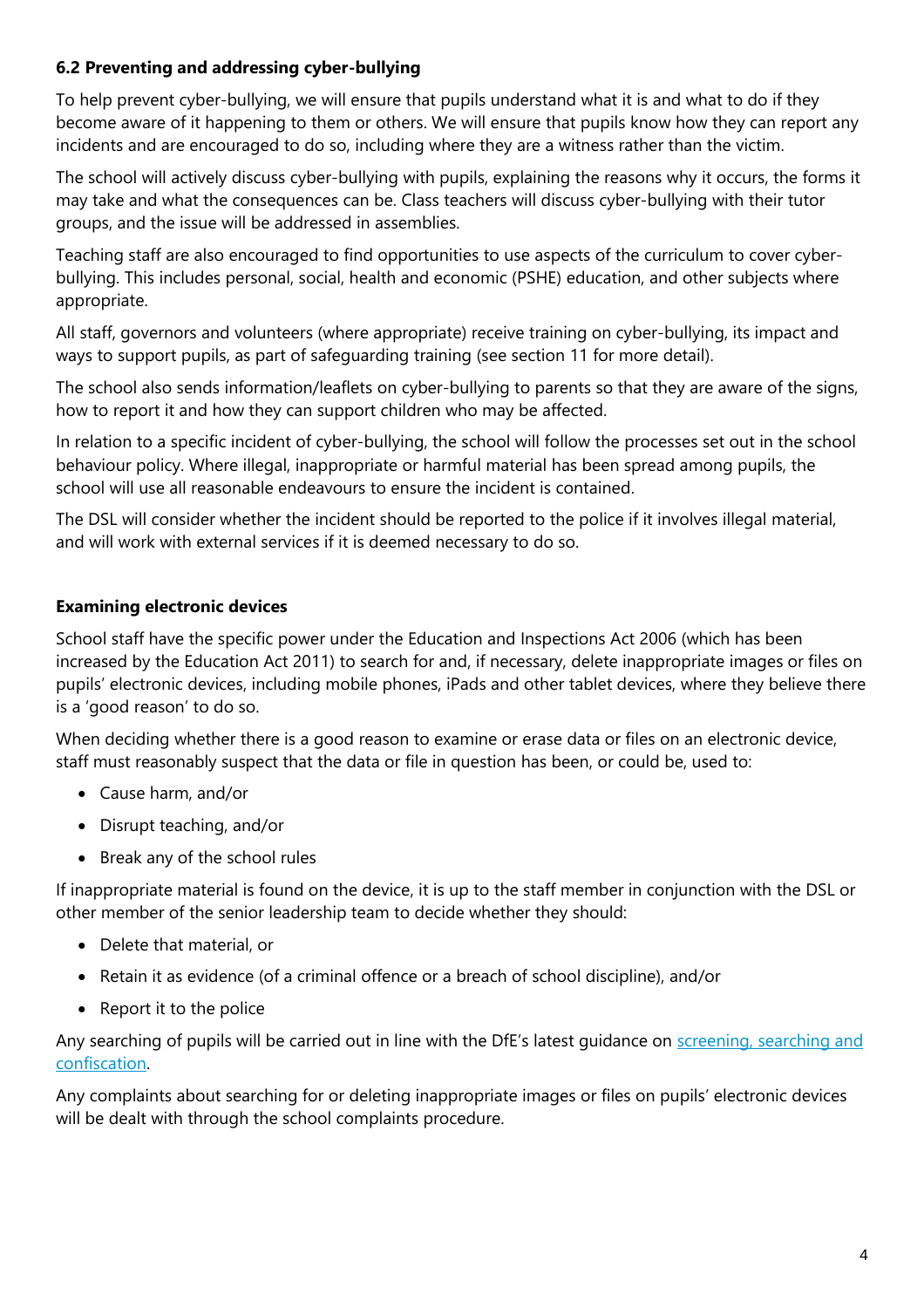### **Peer on Peer Abuse**

As per our Safeguarding Policy, this school recognises that children sometimes display abusive behaviour themselves and that such incidents or allegations must be referred on for appropriate support and intervention. Such abuse will not be tolerated or passed off as "banter" or "part of growing up". This abuse could for example include sexual assaults, initiation/hazing type violence, all forms of bullying, aggravated sexting and physical violence experienced by both boys and girls. The school and its staff will take all possible actions to ensure peer on peer abuse cannot go unnoticed through discussion at age-appropriate level, education activities such as 'Warning Zone', opportunities for disclosure etc.

Where specific risks are identified, a risk assessment will be undertaken in order to ensure the safety of all staff and pupils. Measures appropriate to the uniqueness of each situation would be put in place to minimise the threat to those concerned.

Any incidents or suspected incidents should be recorded in CPOMS.

### **Acceptable use of the internet in school**

All pupils, parents, staff, volunteers and governors are expected to sign an agreement regarding the acceptable use of the school's ICT systems and the internet (appendices 1 and 2). Visitors will be expected to read and agree to the school's terms on acceptable use if relevant.

Use of the school's internet must be for educational purposes only, or for the purpose of fulfilling the duties of an individual's role.

We will monitor the websites visited by pupils, staff, volunteers, governors and visitors (where relevant) to ensure they comply with the above.

More information is set out in the acceptable use agreements in appendices 1 and 2.

### **Pupils using mobile devices in school**

We recognise that mobile phones are part of everyday life for many children and that they can play an important role in helping pupils to feel safe and secure. However, we also know that they can prove a distraction in school and can provide a means of bullying or intimidating others. Therefore:

Pupils are not permitted to have mobile phones at school or on trips. If in the rare event of a parent wishing for his/her child to bring a mobile phone to school to contact the parent after school:

- The phone must be handed in, switched off, to the office first thing in the morning and collected from them by the child at home time (Any phone is left at the owner's own risk)
- Mobile phones brought to school without permission will be confiscated and returned at the end of the day
- Where mobile phones are used in or out of school to bully or intimidate others, the then the Headteacher does have the power to intervene 'to such an extent as it is reasonable to regulate the behaviour of pupils when they are off the school site'

### **Staff using work devices outside school**

Staff members using a work device outside school must not install any unauthorised software on the device and must not use the device in any way which would violate the school's terms of acceptable use, as set out in appendix 2.

Staff must ensure that their work device is secure and password-protected, and that they do not share their password with others. They must take all reasonable steps to ensure the security of their work device when using it outside school. Any USB devices containing data relating to the school must be encrypted.

If staff have any concerns over the security of their device, they must seek advice from the ICT manager.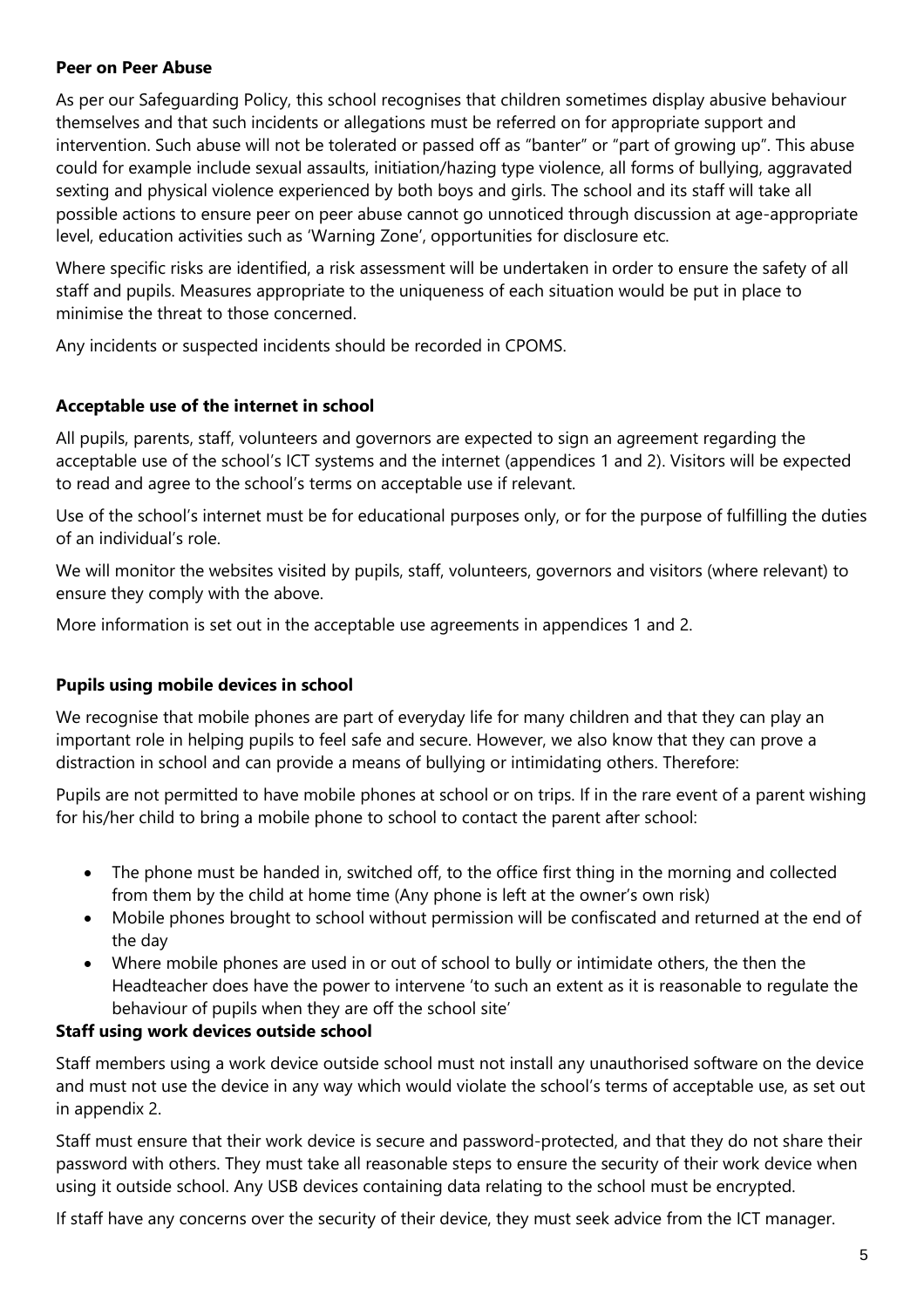Work devices must be used solely for work activities.

### **How the school will respond to issues of misuse?**

Where a pupil misuses the school's ICT systems or internet, we will follow the procedures set out in the behaviour policy. The action taken will depend on the individual circumstances, nature and seriousness of the specific incident, and will be proportionate.

Where a staff member misuses the school's ICT systems or the internet, or misuses a personal device where the action constitutes misconduct, the matter will be dealt with in accordance with the staff disciplinary procedures. The action taken will depend on the individual circumstances, nature and seriousness of the specific incident.

The school will consider whether incidents which involve illegal activity or content, or otherwise serious incidents, should be reported to the police.

## **Training**

All new staff members will receive training, as part of their induction, on safe internet use and online safeguarding issues including cyber-bullying and the risks of online radicalisation.

All staff members will receive refresher training at least once each academic year as part of safeguarding training, as well as relevant updates as required (for example through emails, e-bulletins and staff meetings).

The DSL and deputies will undertake child protection and safeguarding training, which will include online safety, at least every 2 years. They will also update their knowledge and skills on the subject of online safety at regular intervals, and at least annually.

Governors will receive training on safe internet use and online safeguarding issues as part of their safeguarding training.

Volunteers will receive appropriate training and updates, if applicable.

More information about safeguarding training is set out in our child protection and safeguarding policy.

### **Monitoring arrangements**

The DSL logs behaviour and safeguarding issues related to online safety.

This policy will be reviewed every 3 years by the Headteacher. At every review, the policy will be shared with the governing board.

### **13. Links with other policies**

This online safety policy is linked to our:

- Child protection and safeguarding policy
- Behaviour policy
- Staff disciplinary procedures
- Data protection policy and privacy notices
- Complaints procedure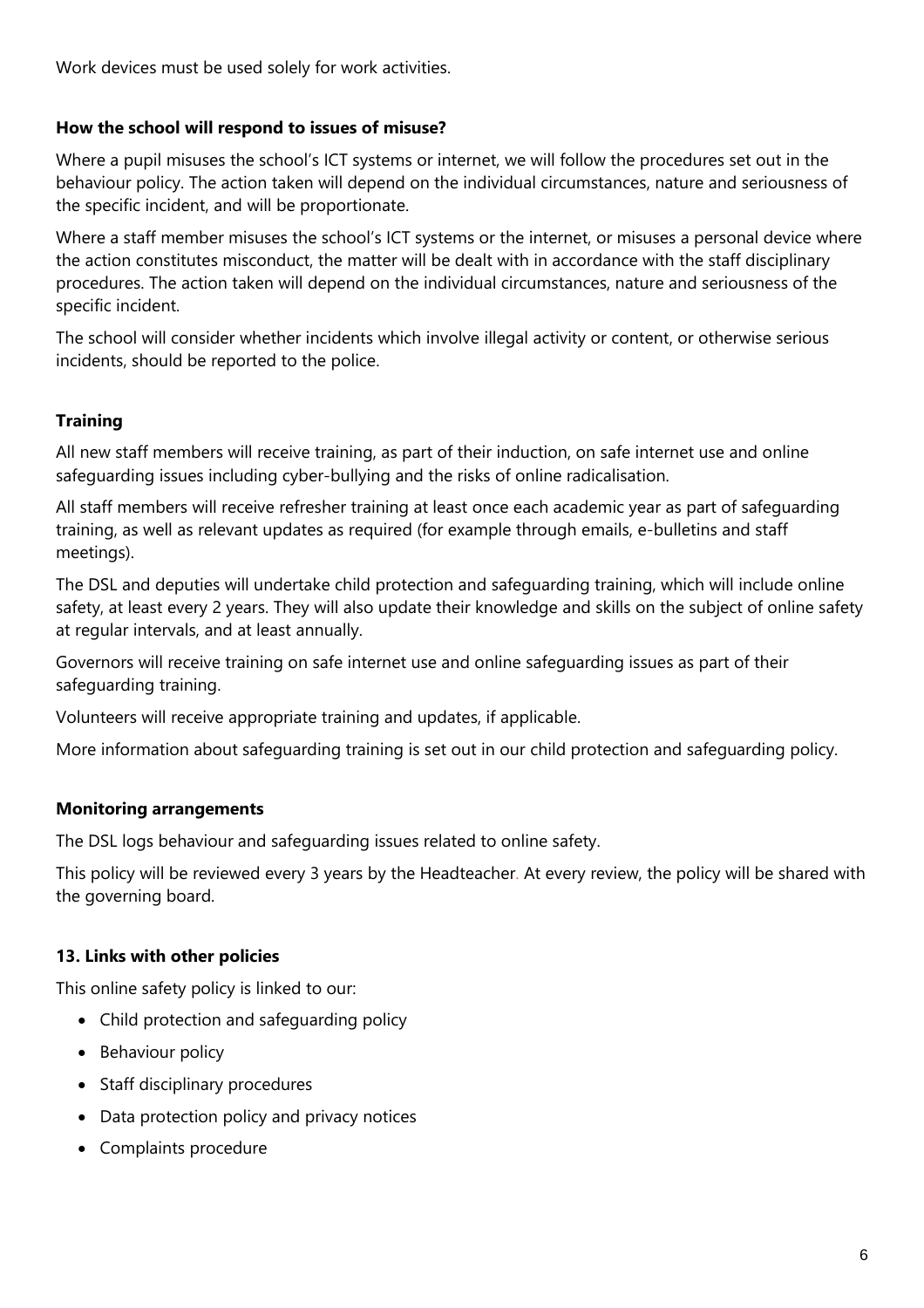### **Appendix 1: acceptable use agreement (pupils and parents/carers)**

#### **Acceptable use of the school's ICT systems and internet: agreement for pupils and parents/carers**

#### **Name of pupil:**

*.*

#### **When using the school's ICT systems and accessing the internet in school, I will not:**

- Use them for a non-educational purpose
- Use them without a teacher being present, or without a teacher's permission
- Access any inappropriate websites
- Access social networking sites (unless my teacher has expressly allowed this as part of a learning activity)
- Use chat rooms
- Open any attachments in emails, or follow any links in emails, without first checking with a teacher
- Use any inappropriate language when communicating online, including in emails
- Share my password with others or log in to the school's network using someone else's details
- Give my personal information (including my name, address or telephone number) to anyone without the permission of my teacher or parent/carer
- Arrange to meet anyone offline without first consulting my parent/carer, or without adult supervision

If I bring a personal mobile phone or other personal electronic device into school:

- I will not use it during lessons, tutor group time, clubs or other activities organised by the school, without a teacher's permission
- I will use it responsibly, and will not access any inappropriate websites or other inappropriate material or use inappropriate language when communicating online

I agree that the school will monitor the websites I visit.

I will immediately let a teacher or other member of staff know if I find any material which might upset, distress or harm me or others.

I will always use the school's ICT systems and internet responsibly.

| <b>Signed (pupil):</b> | Date: |
|------------------------|-------|
|------------------------|-------|

| ۰.<br>۰.<br>v. |
|----------------|
|----------------|

**Parent/carer agreement:** I agree that my child can use the school's ICT systems and internet when appropriately supervised by a member of school staff. I agree to the conditions set out above for pupils using the school's ICT systems and internet, and for using personal electronic devices in school, and will make sure my child understands these.

| <b>Signed (parent/carer):</b> | Date: |
|-------------------------------|-------|
|-------------------------------|-------|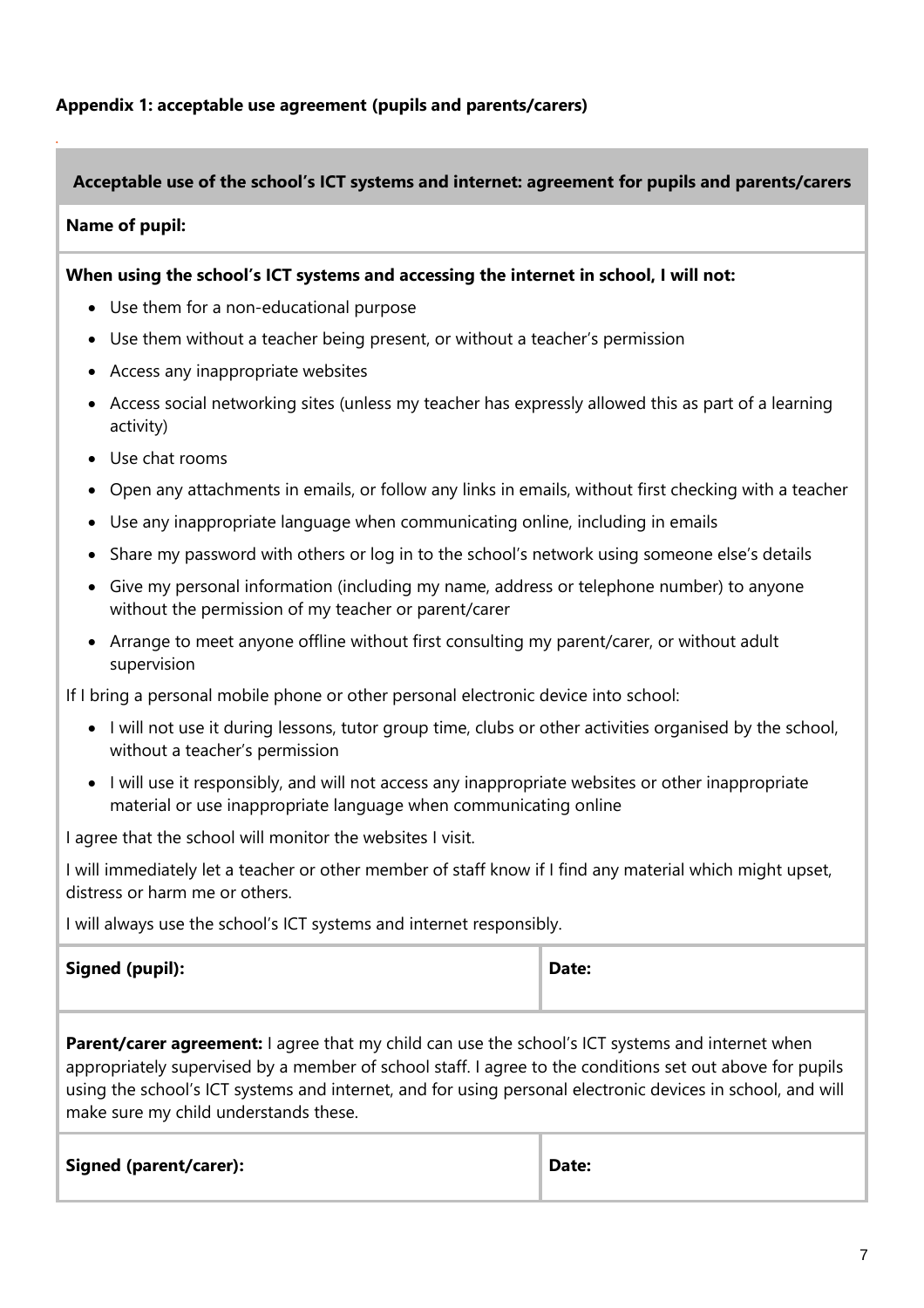## **Acceptable use of the school's ICT systems and the internet: agreement for staff, governors, volunteers and visitors**

### **Name of staff member/governor/volunteer/visitor:**

When using the school's ICT systems and accessing the internet in school, or outside school on a work device, I will not:

- Access, or attempt to access inappropriate material, including but not limited to material of a violent, criminal or pornographic nature
- Use them in any way which could harm the school's reputation
- Access social networking sites or chat rooms
- Use any improper language when communicating online, including in emails or other messaging services
- Install any unauthorised software
- Share my password with others or log in to the school's network using someone else's details

I will only use the school's ICT systems and access the internet in school, or outside school on a work device, for educational purposes or for the purpose of fulfilling the duties of my role.

I agree that the school will monitor the websites I visit.

I will take all reasonable steps to ensure that work devices are secure and password-protected when using them outside school, and keep all data securely stored in accordance with this policy and the school's data protection policy.

I will let the designated safeguarding lead (DSL) and ICT manager know if a pupil informs me they have found any material which might upset, distress or harm them or others, and will also do so if I encounter any such material.

I will always use the school's ICT systems and internet responsibly, and ensure that pupils in my care do so too.

| Signed (staff member/governor/volunteer/visitor): | Date: |
|---------------------------------------------------|-------|
|                                                   |       |